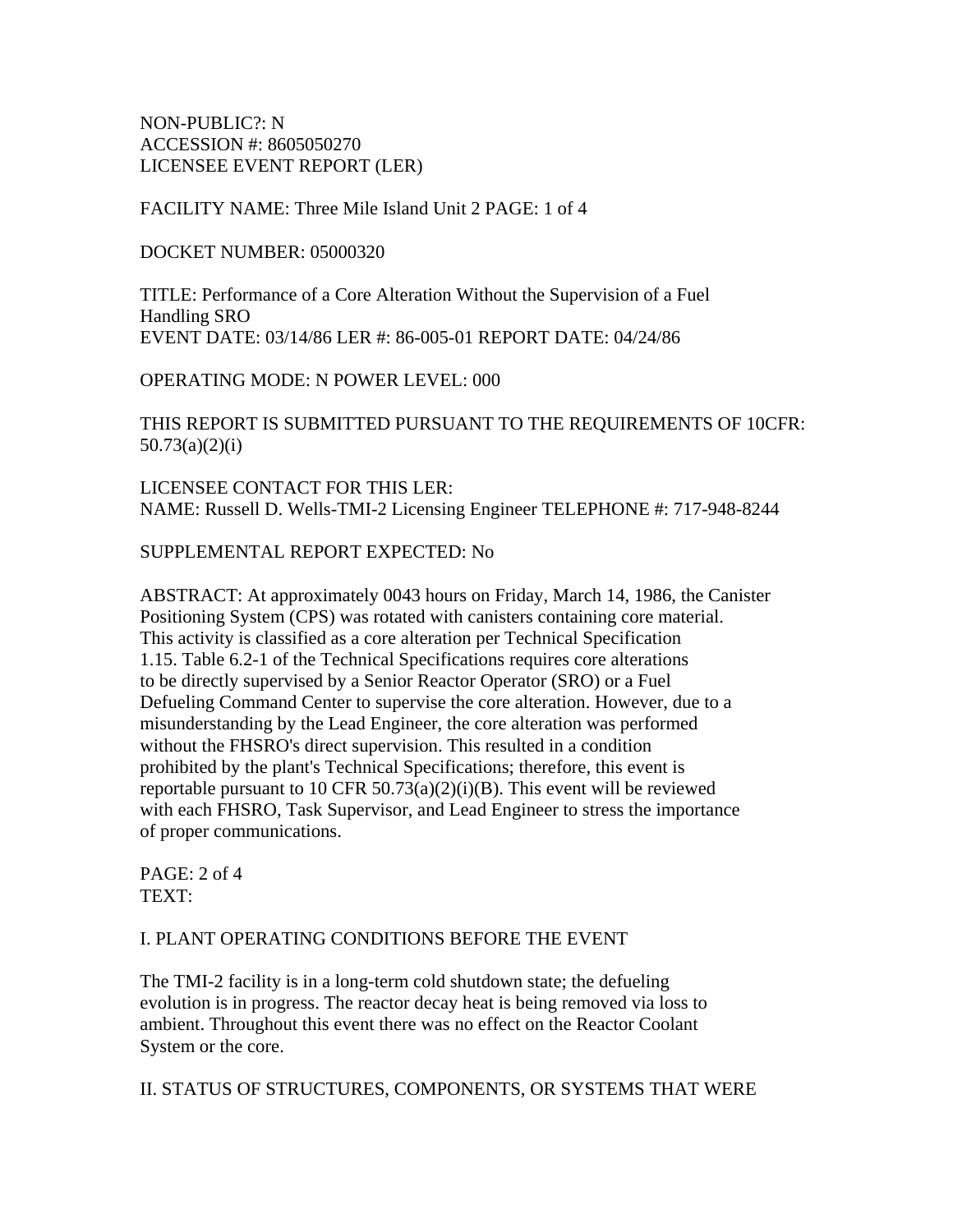### INOPERABLE AT THE START OF THE EVENT AND THAT CONTRIBUTED TO THE EVENT

 $N/A$ 

III. EVENT DESCRIPTION

This event involves the following personnel:

- Fuel Handling Senior Reactor Operator (FHSRO)-Table 6.2-1 of the TMI-2 Technical Specifications requires a FHSRO or an SRO to directly supervise core alterations.

- Task Supervisor - This individual is stationed in the Command Center and assists the FHSRO in directing the core alteration activities.

- Lead Engineer - This individual is stationed in the Reactor Building and is responsible for implementing the directions issued by the Task Supervisor or FHSRO.

At approximately 0043 hours on Friday, March 14, 1986, a routine planned evolution, i.e., to rotate the Canister Positioning System (CPS) with defueling canisters attached, (no applicable IEEE Code), was performed. The purpose of this evolution was to perform a video inspection of the CPS. The CPS is part of the TMI-2 defueling system and is located within the reactor pressure vessel. The CPS is utilized to rotate defueling canisters for defueling operation.

TMI-2 Technical Specification 1.15 defines core alteration as "the movement or manipulation of any reactor component (including fuel) within the reactor pressure vessel with the vessel head removed." Since rotation of the CPS, including canisters containing core material, involves "movement of fuel" within the reactor vessel, this activity is classified as a core alteration.

PAGE: 3 of 4 TEXT:

During the above evolution, a FHSRO and Task Supervisor were stationed in the Command Center to control the core alteration and had prior knowledge of the planned evolution. However, due to a misunderstanding by the Lead Engineer, the CPS was rotated without the direct authorization and supervision of the FHSRO. This resulted in a condition prohibited by the plant's Technical Specifications; therefore, this event is reportable pursuant to 10  $CFR50.73(a)(2)(i)(B).$ 

IV. ROOT CAUSE OF THE EVENT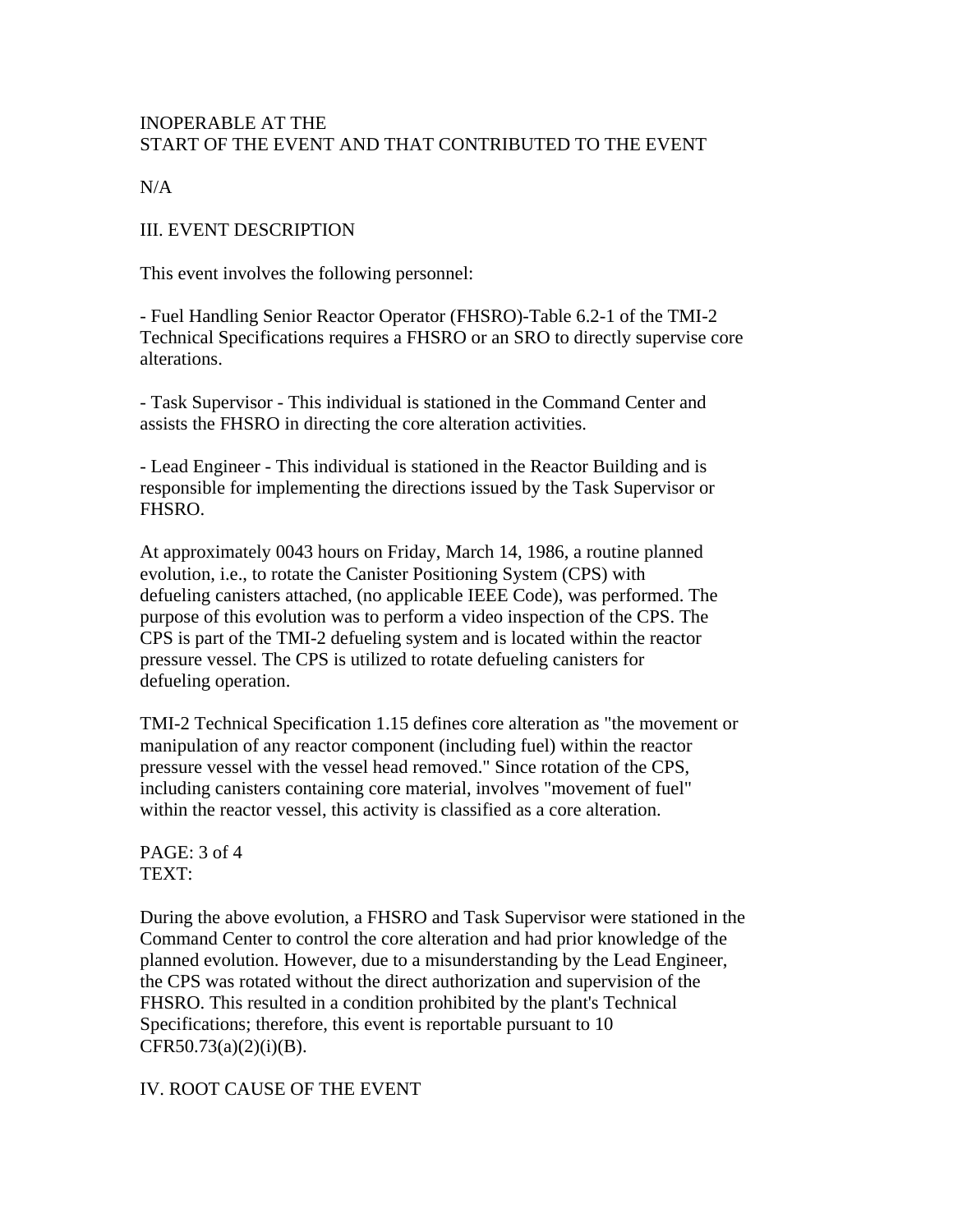The root cause of this event was personnel error. At the time of this event, the FHSRO and Task Supervisor were stationed in the Command Center and had prior knowledge of the planned evolution. Due to a breakdown in communication between the Lead Engineer and Task Supervisor, the Lead Engineer instructed the personnel in the Reactor Building to rotate the CPS based on his understanding that the FHSRO had given his ap roval to commence the operation.

In actuality, neither the FHSRO nor the Task Supervisor were aware that the core alteration had occurred. The Lead Engineer should have requested permission from the Command Center prior to initiating the core alteration activity.

### V. CORRECTIVE ACTIONS

This event will be reviewed with each FHSRO and Task Supervisor to stress the importance of proper and direct communications involving the performance or core alteration. Additionally, this event will be reviewed with the Lead Engineers to stress the fact that core alterations are not to be performed without the explicit direct authorization of the designated FHSRO.

## VI. COMPONENT FAILURE DATA

N/A

# VII. AUTOMATIC OR MANUALLY INITIATED SAFETY SYSTEM RESPONSES

 $N/A$ 

PAGE: 4 of 4 TEXT:

## VIII. ASSESSMENT OF THE SAFETY CONSEQUENCES AND IMPLICATIONS OF THE EVENT

The basis for requiring a licensed individual to supervise core alteration activities is to ensure that appropriate supervision is provided for those activities which could pose a significant criticality or radiological safety concern. With specific regard to rotation of the CPS, it has been demonstrated via the Defueling Canister Technical Evaluation Report and the Early Defueling Safety Evaluation Report that the defueling canisters do not present a criticality concern. Additionally, there was minimal potential for a radiological safety concern and such concern would have been detected by radiation monitors located in and around the reactor vessel. Furthermore, at the time of this event, a FHSRO was stationed in the Command Center and could have taken corrective/remedial action if a problem occurred. This event did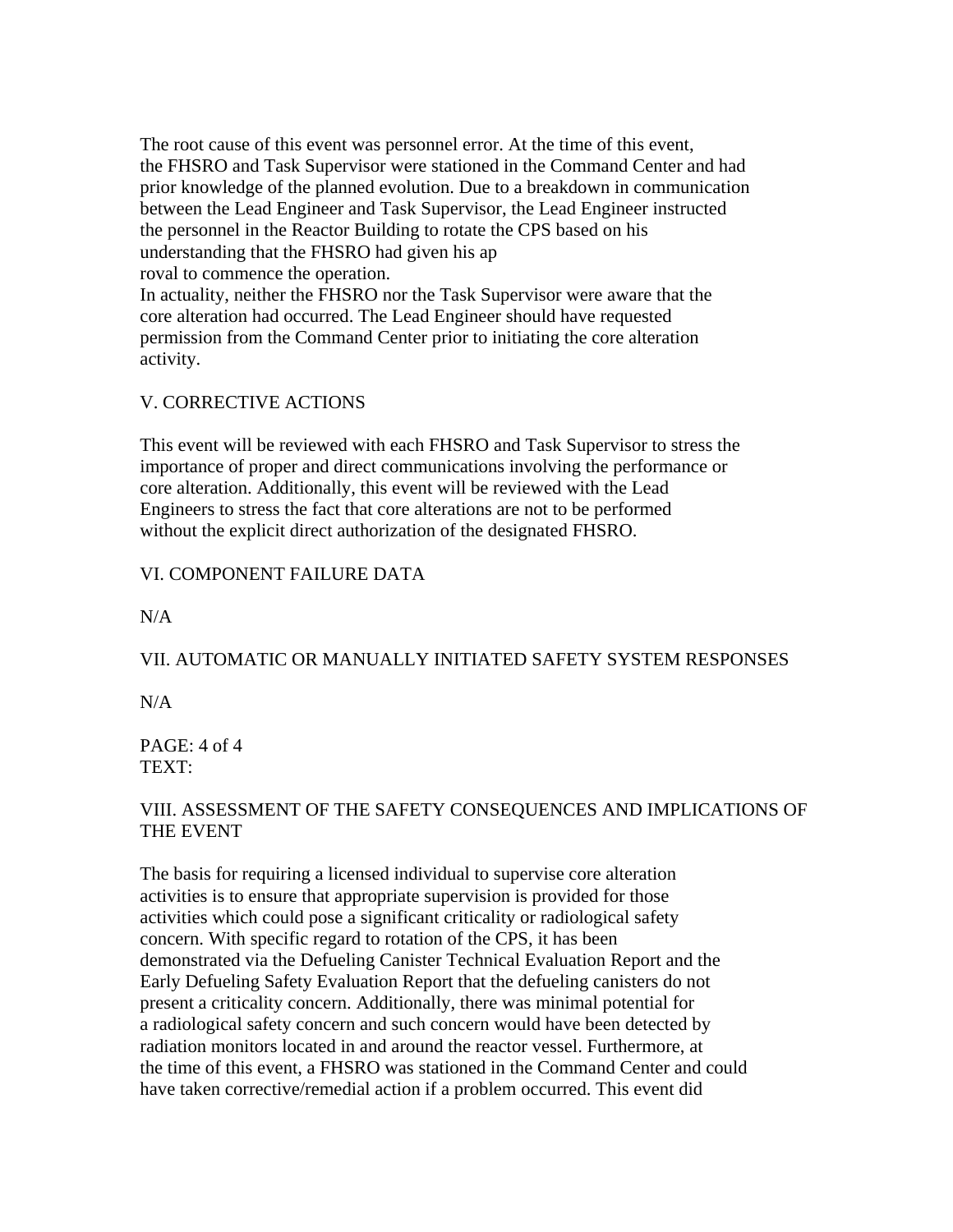not result in a criticality or radiological safety concern.

ATTACHMENT # 1 TO ANO # 8605050270 PAGE: 1 of 1

#### NUCLEAR

GPU NUCLEAR CORPORATION Post Office Box 480 Route 441 South Middletown, Pennsylvania 17057-0191 717 944-7621 TELEX 84-2386 Writer's Direct Dial Number: (717) 948-8461

4410-86-L-0070 Document ID 0418A

April 24, 1986

U.S. Nuclear Regulatory Commission Document Control Desk Washington, D.C. 20555

Dear Sir:

Three Mile Island Nuclear Station, Unit 2 (TMI-2) Operating License No. DPR-73 Docket No. 50-320 Licensee Event Report 86-05, Revision 1

Attached is a revision to Licensee Event Report 86-05 concerning the performance of a core alteration without proper supervision on March 14, 1986. This revision is being submitted to correct a discrepancy in the Root Cause section of the report.

This event is considered reportable pursuant to Title 10 of the Code of Federal Regulations, Section 50.73(a)(2)(i)(B).

Sincerely,

F.R. Standerfer Vice President/ Director, TMI-2

FRS/RDW/eml